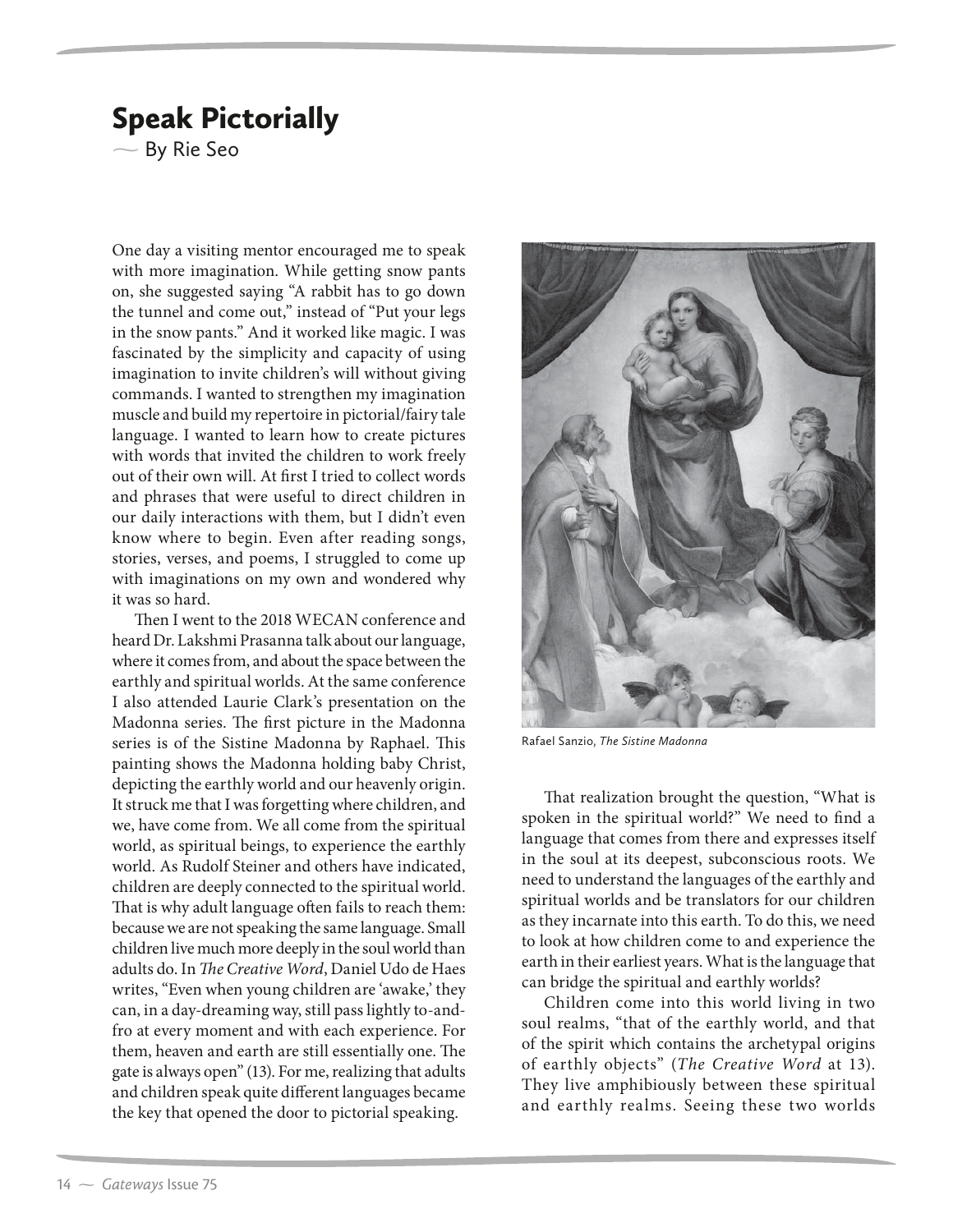meeting is what fascinates children. They dreamily recognize everything they see and hear as the earthly embodiment of something from the spiritual world that still lives within them. Children are alert for things that can remind their souls of content that originates in the spiritual world. When they find it, children miraculously reunite the heavenly world and its perfection with their surroundings on earth. Even simple, everyday objects can be a symbol of the mystery-bearing aspect of our own soul.

It is crucial for us to understand this view of how the world speaks to children. There are two distinct realms in the child's environment on earth: the natural world—stones, water, plants, animals and so on; and the human realm of man-made things. But everything in the world, be it the natural or the human realm, speaks to children and reveals their hidden picture-language. A cupboard can represent the quiet guarding of secrets. A bowl or plate can bring an experience of open giving and receiving.

What speaks easily to children are things related to nature, such as animals, plants, and stars. This is because Mother Earth whispers the first stories to children that "may be read only by the dreamy soul of the child" (The Creative Word at 25). The image resonates to the source of all that surrounds us that lies in the spiritual world.

What's more, it is equally essential that we teachers, as Daniel Udo de Haes indicates, "must, for our children's sake, understand also these deep secrets which our surroundings whisper to every still listener." It is the journey we adults need to take, not with our intellect but with our hearts, to meet these secrets of deep soul-life and listen to the archetypal revelations forming our surroundings. By bringing more imaginative, picture-filled language to our daily interaction with children in a conscious, warm and joyful way, we can help our children find their home on earth, to fully incarnate.

What language can bridge the spiritual and earthly worlds? Though we need to carefully wait for the appropriate age to bring fairy tales to children, we can learn the qualities of heavenly language by

studying fairy tales. Steiner's indication on fairy tales and fantasy gives us a clue to finding images to use in our own speech with children:

The fairy tale is like a good angel, given us at birth to go with us from our home to our earthly path through life, to be our trusted comrade throughout the journey and to give us angelic companionship, so that our life itself can become a truly heart- and soul-enlivened fairy tale!

~ Steiner, "The Poetry and Meaning of Fairy Tales"

Working from this indication, we can learn the essentials of the language that can speak to our children's souls. We seek images that:

- Nourish the hunger of the soul.
- Combine "the richest spiritual wisdom with the simplest manner of expression."
- Express inner joy with its unsophisticated pictures.
- Bring the roots of human life together with cosmic life.
- Affect the soul in a "spontaneous and elementary [way] and, therefore, remain unconscious."
- Give small images for large things and, thus, connect with archetypes.

What are archetypes? Merriam-Webster Dictionary defines them as the origins of creation; "the original pattern or model of which all things of the same type are representations or copies." Archetypes connect to dreamy remembrance of what is carried deep within and comes from the pre-birth world.

This connection to archetypes through words is what Susan Perrow described as "metaphor" in a recent issue of this newsletter. Metaphor juxtaposes familiar concepts to reveal higher, archetypal concepts; and it speaks directly to our imaginative faculties, bypassing our rational brain. It speaks to the heart.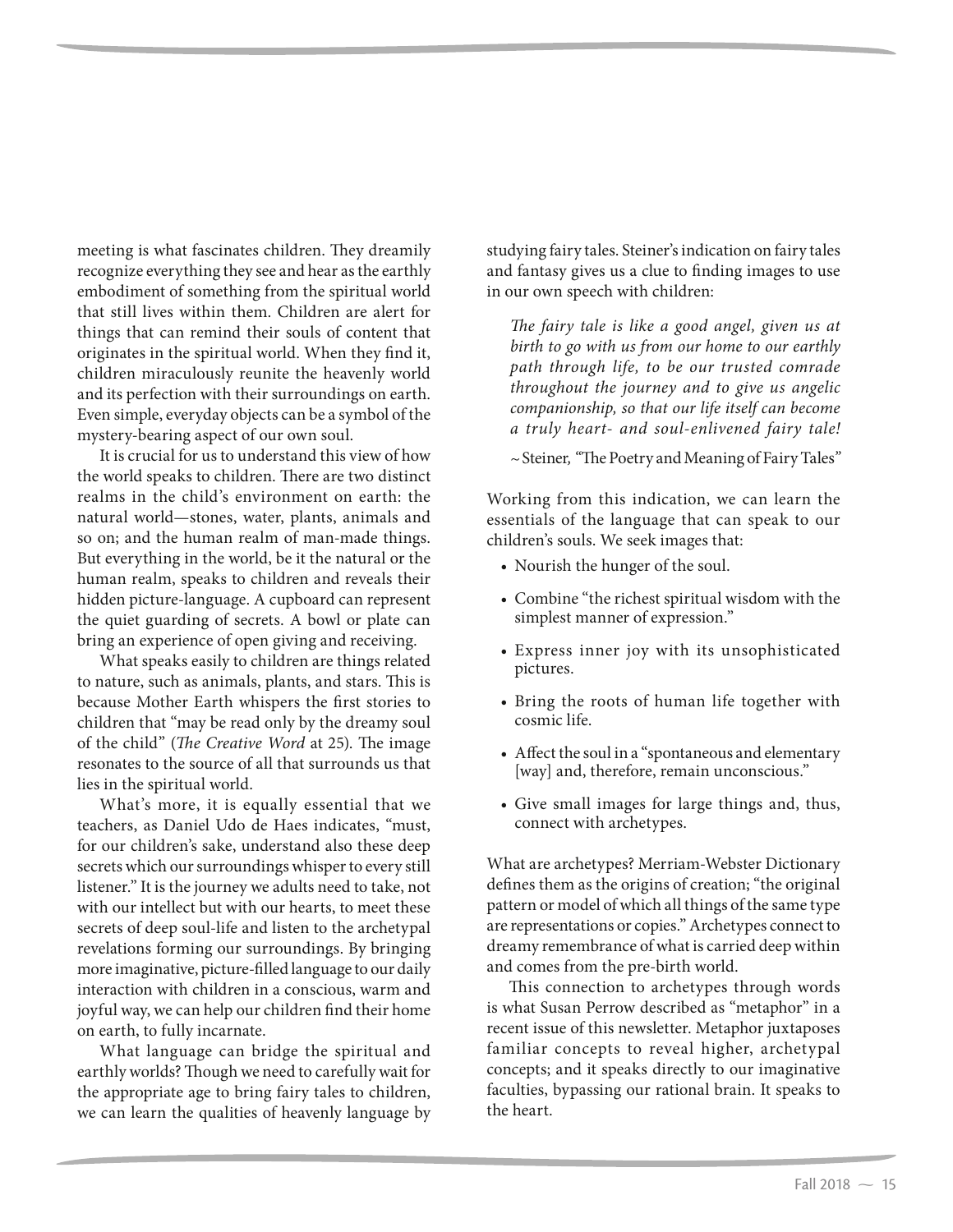How can we create imaginations that speak to children and their will? We want to use imagination, not instruction. First and foremost, we must hold in mind that we want to guide and inspire the children, not manipulate them. While trying various ways to find this language, I experienced that children can detect when I am using pictorial phrases to make them do what I want. If I had a self-centered desire to make things go quicker and quieter for my own sake, my language and my images immediately lost their wonder and never reached the children. Our language must be genuine and speak directly to the children's will, not to their intellect. As Meister Eckhart's tells us, "When the soul wants to experience something, she throws out an image in front of her and then steps into it." The wonder and imagination of a proper language should conjure up an image that invites and enables children to step into it with joyful will.

As Udo de Haes states, "Now in young children this resonance is strongest in meeting 'ordinary' things and events. For them this is the 'sublime,' the 'great' in the world, for these simple things, in their own earthly appearance, can speak to them in the language of their heavenly origin. Through this bridging capacity they unlock the passage from their world of origin—which is also the child's—to the life which he seeks on earth" (The Creative Word at 27).

As indicated above, children are still perceiving and listening to the deep secrets and archetypal images of everything that surrounds them. They find the greatest joy in discovering those heavenly seeds planted, by exploring the most ordinary things. We, as adults, need to rediscover this "soul-language" as an inner, spiritual development, so that we can carefully unite our earthly language to the one that originates in the spiritual world, without making it too complicated, literal, or scientific. For example, in something as simple as a ball a child sees a heavenly round shape and cosmic perfection and finds delight with the reunion of these images and the object. We adults tend to focus on what is done with an object

rather than with what it is. By focusing on what each object is, we would find a better way to rediscover the secret it reveals.

This all applies to the actions and expectations we have throughout the day in our lives with children. Instead of focusing on the action of putting on a pair of shoes on and the quality of the action, we adults tend to focus on what it is for. When putting on shoes, we will hurry the children because our busy minds are focused upon what to do after the shoes are on, such as getting into the car and going to school. I believe that is why saying, "Put your shoes on. We need to go outside. Please do it now," fail to work. These directions do not enable the children to form a picture they can connect to. It works far better if we stay focused on shoes, toes, and feet, and the essential qualities of the action required. "Piggies have to slip into the barn to stay warm" speaks to children because it brings their attention to the feet and slipping into a protection. Once piggies are in, then we can invite them to go outside!

It resonates more with the children's stage of development if we carefully consider what to pay our attention to and what quality we want to bring to a particular moment. For example, a boy in our class chatted nonstop, as if he were afraid of silence. First, my attention gravitated toward his behavior and stopping his incessant chatter. He drove me absolutely crazy, especially at lunch time! Then I realized that I needed to shift my attention to what I wanted to bring into the room. I began to imagine a calm, relaxed, and nurturing meal time with candle light and joyful conversation, as if we were having a royal tea party. This was not an instant fix but did help me bring a different energy to the room and a more imaginative way to direct the children.

Shifting my attention helped in another situation with lighting the candle at snack time. The children had developed a habit of talking over the blessing song and waving their hands to catch the smoke when the candle was lit. I tried to bring the image of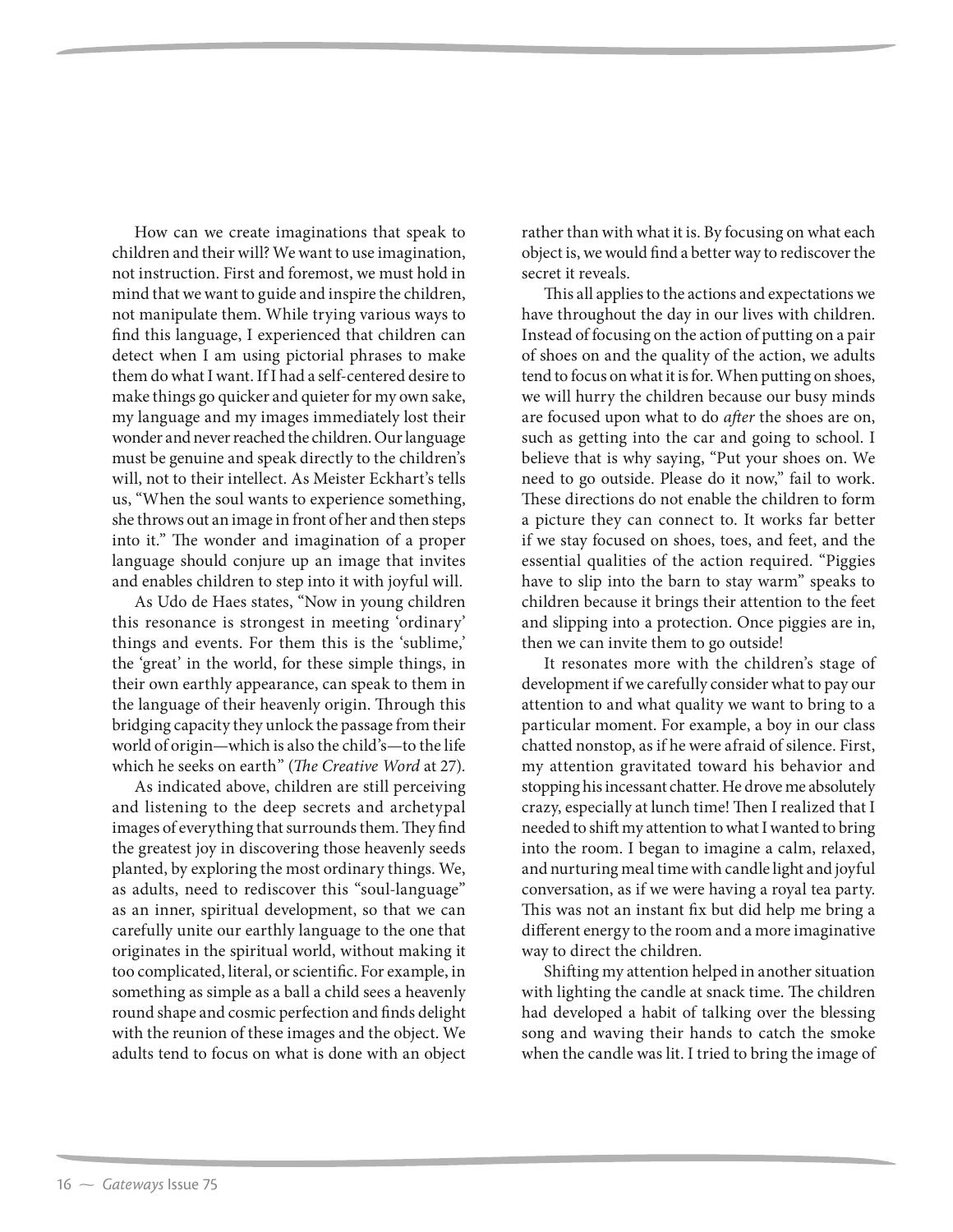a fire fairy and its magic. I sang, "Here is the spark of father sun's light," and truly focused my attention on lighting the candle, observing the flame with keen interest. Sometimes the fire fairy's magic showed us some sparks. More and more children joined me, and we had more days with quiet blessings.

Children can give us vivid examples of how they perceive the world—if we observe and listen. One day I brought a boy to his previous parent-child classroom to put on his rain suit. He looked around and said, "I used to live in this house with my mommy. Ms. Abby also lived with me. We baked bread together and made butter. My mom still lived with me." For adults, this was just a room where he used to come a few hours once a week. But for a child who lives so much in the present moment, memories from that time stayed with him as an image not attached to any past or future. That moment in the room stayed with him as a picture of a house where his mother, the teacher, and he all lived happily together.

Mother Earth, the great storyteller to whom our children know how to listen, offers a bounty of stories throughout the year to inspire our imaginative speech. Our class was fortunate enough to witness a little robin building a nest right above our garden gate. Before she started her construction, she seemed to be doing a site survey, flying and chirping around the tree. One boy observed, "The robin is here to tell us that spring is here."

As the mama robin finished the construction, she laid her eggs and began brooding. We watched in awe at how still she sat upon the eggs. Later, during rest time, I mentioned the robin so quietly resting in the nest. The children were able to relate to the image easily and went under their blankets contentedly.

On the day we planted sunflower seeds in our garden, one boy could not settle down for afternoon rest, flipping and flapping his blanket. The image of the seeds having to go under the soil and rest to grow so tall and strong helped him. These images of the brooding robin and the planted seeds were taken

directly from experience and made a strong, resonant impression on the children.

As children enter the earthly realm, everything speaks to them of their connectedness. All is still one. There is no strong separation between themselves and the world. It helps in our speaking if we remember this. Instead of saying "you" and "your," use "we," "our," and "us" more often. "You need to put your head on the pillow" becomes "Our head goes on the pillow."

Even more inviting is when the object itself has a voice; "The pillow is waiting for our head." The world speaks to children and they listen and take action in conversations with the world with a devotion Steiner calls "bodily religion." This devoted engagement of will and body nurtures the child's feeling of belonging unreservedly to his surroundings. Children identify the world through participation. Margret Meyerkort points out in The Challenge of the Will that as the child participates with this bodily reverence toward the world, "he experiences not an increase in knowledge, but an awesome meeting with what divine forces created" (59). It must be active participation, different from "following instruction." After children are given ample participatory movement of the limbs, the outer world begins to resound in their souls in pictures. The words are there not to give them information but to offer experience through sound, movement, and imagination.

Speaking to the child's living experience of the world can be especially inviting and effective when a child is reluctant to do what is asked or when needing to have a boundary drawn. It could be as simple as "The shoes are waiting" instead of "Put your shoes on," or "Mr. Soap stays on his bed" instead of "Don't pick up the soap from the dish."

It is essential to remember that love, joy, and humor are key ingredients in making our words and images alive and magical. Only good words and phrases delivered with love reach our children; words spoken with irritation and anger can harm them. I took the hand of an uncooperative boy to go inside.